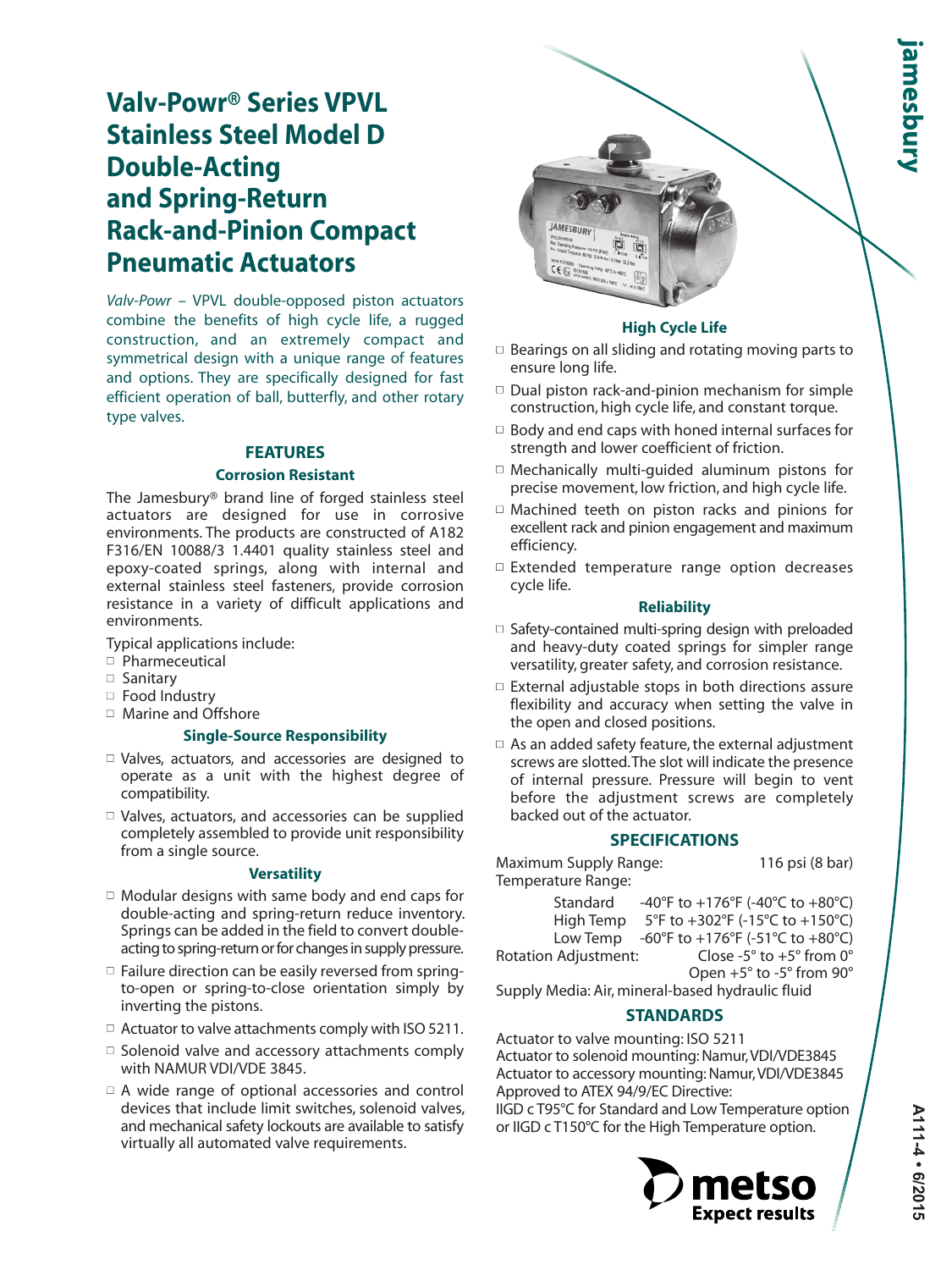# **ACTUATOR SELECTION**

To select an actuator for a particular valve and service, first determine the maximum operating torque that will be required from the applicable valve bulletin. Then refer to the appropriate torque output table and select an actuator that will, at the available supply pressure, provide a torque output no less than the required operating torque for the

valve. For spring-return units, both the spring torque and the air torque must be sufficient. In the event confirmation is desired for the selection of an actuator under specific service conditions, include full details on trim, seat materials, and media characteristics.

|                       |           |                |                          |              | <b>Air Volume</b> |                          |              |      |                   | <b>Moving Time</b>     |     |      |        |
|-----------------------|-----------|----------------|--------------------------|--------------|-------------------|--------------------------|--------------|------|-------------------|------------------------|-----|------|--------|
| <b>Actuator Model</b> |           |                | cu. in.                  |              |                   | ml                       |              |      | <b>Bore Diam.</b> | Seconds <sup>1</sup>   |     |      | Weight |
|                       |           | <b>Opening</b> | <b>Closing</b>           | <b>Swept</b> | <b>Opening</b>    | <b>Closing</b>           | <b>Swept</b> | in.  | mm                | <b>Opening Closing</b> |     | lb.  | kg     |
| <b>VPVL051</b>        | <b>DA</b> | 5.5            | 9.2                      | 3.4          | 90.1              | 150.8                    | 55.5         | 1.97 | 50                | 0.2                    | 0.3 | 2.2  | 1.0    |
|                       | <b>SR</b> |                | $\overline{\phantom{m}}$ |              |                   | $\qquad \qquad -$        |              |      |                   | 0.3                    | 0.3 | 2.4  | 1.1    |
| <b>VPVL100</b>        | <b>DA</b> | 9.8            | 15.9                     | 6.0          | 160.6             | 260.6                    | 97.8         | 2.48 | 63                | 0.3                    | 0.3 | 3.5  | 1.6    |
|                       | <b>SR</b> |                | $\overline{\phantom{m}}$ |              |                   | $\qquad \qquad -$        |              |      |                   | 0.3                    | 0.4 | 3.7  | 1.7    |
| <b>VPVL200</b>        | <b>DA</b> | 18.9           | 29.9                     | 11.8         | 309.7             | 490                      | 194.1        | 2.95 | 75                | 0.3                    | 0.4 | 6.0  | 2.7    |
|                       | <b>SR</b> |                | $\overline{\phantom{m}}$ |              |                   | $\overline{\phantom{m}}$ |              |      |                   | 0.4                    | 0.5 | 6.8  | 3.1    |
| <b>VPVL250</b>        | <b>DA</b> | 31.1           | 47.6                     | 18.6         | 509.6             | 780                      | 305.4        | 3.46 | 88                | 0.4                    | 0.5 | 8.2  | 3.7    |
|                       | <b>SR</b> |                | $\overline{\phantom{m}}$ |              |                   | $\overline{\phantom{m}}$ |              |      |                   | 0.5                    | 0.6 | 9.5  | 4.3    |
| <b>VPVL300</b>        | <b>DA</b> | 43.3           | 67.7                     | 27.1         | 709.6             | 1109                     |              |      | 100               | 0.5                    | 0.7 | 11.5 | 5.2    |
|                       | <b>SR</b> |                | $\overline{\phantom{m}}$ |              |                   | $\overline{\phantom{m}}$ | 443.7        | 3.94 |                   | 0.6                    | 0.8 | 13.4 | 6.1    |

#### **NOTES:**

(1) The above times are based on the following conditions: A) Room temperature , B) Solenoid valve orifice diameter of 4 mm (5/32 in.) and a flow rate capacity of 400 L/min (14.1 cfm), C) Minimum inner piping diameter of 8 mm (5/16 in.), D) 5.5 bar (80 psi) air supply pressure, E) Without valve loading.

#### **DOUBLE ACTING**

| <b>Actuator</b> |        | Torque Output in FT.LBS - VPVL XXDA Double-Acting Actuator at Specified psi Supply Pressures |        |        |        |        |           |
|-----------------|--------|----------------------------------------------------------------------------------------------|--------|--------|--------|--------|-----------|
| <b>Model</b>    | 40 psi | 50 psi                                                                                       | 60 psi | 70 psi | 80 psi | 90 psi | $100$ psi |
| <b>VPVL 051</b> | 6.8    | 8.5                                                                                          | 10.1   | 11.8   | 13.5   | 15.2   | 16.9      |
| <b>VPVL 100</b> | 12     | 14.9                                                                                         | 17.9   | 20.9   | 23.9   | 26.8   | 29.8      |
| <b>VPVL 200</b> | 23.7   | 29.6                                                                                         | 35     | 41     | 47     | 53     | 59        |
| <b>VPVL 250</b> | 37.2   | 46.6                                                                                         | 55     | 65     | 74     | 83     | 93        |
| <b>VPVL 300</b> | 54     | 67.6                                                                                         | 81     | 94     | 108    | 122    | 135       |

| <b>Actuator</b> |                    | Torque Output in N·m - VPVL XXDA Double-Acting Actuator at Specified bar Supply Pressures |                |                |         |                    |         |
|-----------------|--------------------|-------------------------------------------------------------------------------------------|----------------|----------------|---------|--------------------|---------|
| <b>Model</b>    | 2.7 <sub>bar</sub> | 3.5 bar                                                                                   | <b>4.2 bar</b> | <b>4.8 bar</b> | 5.5 bar | 6.2 <sub>bar</sub> | 6.9 bar |
| <b>VPVL 051</b> | 8.9                | 11.6                                                                                      |                | 16             | 18.3    | 20.7               | 23      |
| <b>VPVL 100</b> | 16                 | 20.5                                                                                      | 24.6           | 28.1           | 32      | 36                 | 40      |
| <b>VPVL 200</b> |                    | 40                                                                                        | 48             | 55             | 64      |                    | 80      |
| <b>VPVL 250</b> | 48                 | 66                                                                                        | 79             | 90             | 103     | 117                | 130     |
| <b>VPVL 300</b> | 68                 | 93                                                                                        | 112            | 128            | 146     | 165                | 184     |

### **SPRING RETURN**

| <b>Actuator</b> |                | <b>Spring-Return Torque Output</b> |                  |                       | <b>Air Torque Output at Specified Supply Pressure</b> |                       |
|-----------------|----------------|------------------------------------|------------------|-----------------------|-------------------------------------------------------|-----------------------|
| <b>Model</b>    | <b>FT</b> ·LBS | $N \cdot m$                        | FT.LBS, @ 60 psi | N $\cdot$ m @ 4.2 bar | FT.LBS @ 80 psi                                       | N $\cdot$ m @ 5.5 bar |
| 051 SR4/5       | 4.4            | 6.0                                | 3.1              | 4.2                   |                                                       |                       |
| 051 SR6         | 5.9            | 8.0                                |                  |                       | 4.1                                                   | 5.6                   |
| 100 SR4/5       | 7.4            | 10                                 | 6.7              | 9.1                   |                                                       |                       |
| <b>100 SR6</b>  | 9.8            | 13.3                               |                  |                       | 8.9                                                   | 12                    |
| 200 SR4/5       | 14.7           | 19.9                               | 13               | 17                    |                                                       |                       |
| <b>200 SR6</b>  | 19.6           | 26.5                               |                  |                       | 17                                                    | 23                    |
| 250 SR4/5       | 24.3           | 33                                 | 18               | 24                    |                                                       |                       |
| <b>250 SR6</b>  | 32.5           | 44.5                               |                  |                       | 23                                                    | 32                    |
| 300 SR4/5       | 33.6           | 45.6                               | 29               | 39                    |                                                       |                       |
| 300 SR6         | 44.9           | 60.8                               |                  |                       | 38                                                    | 52                    |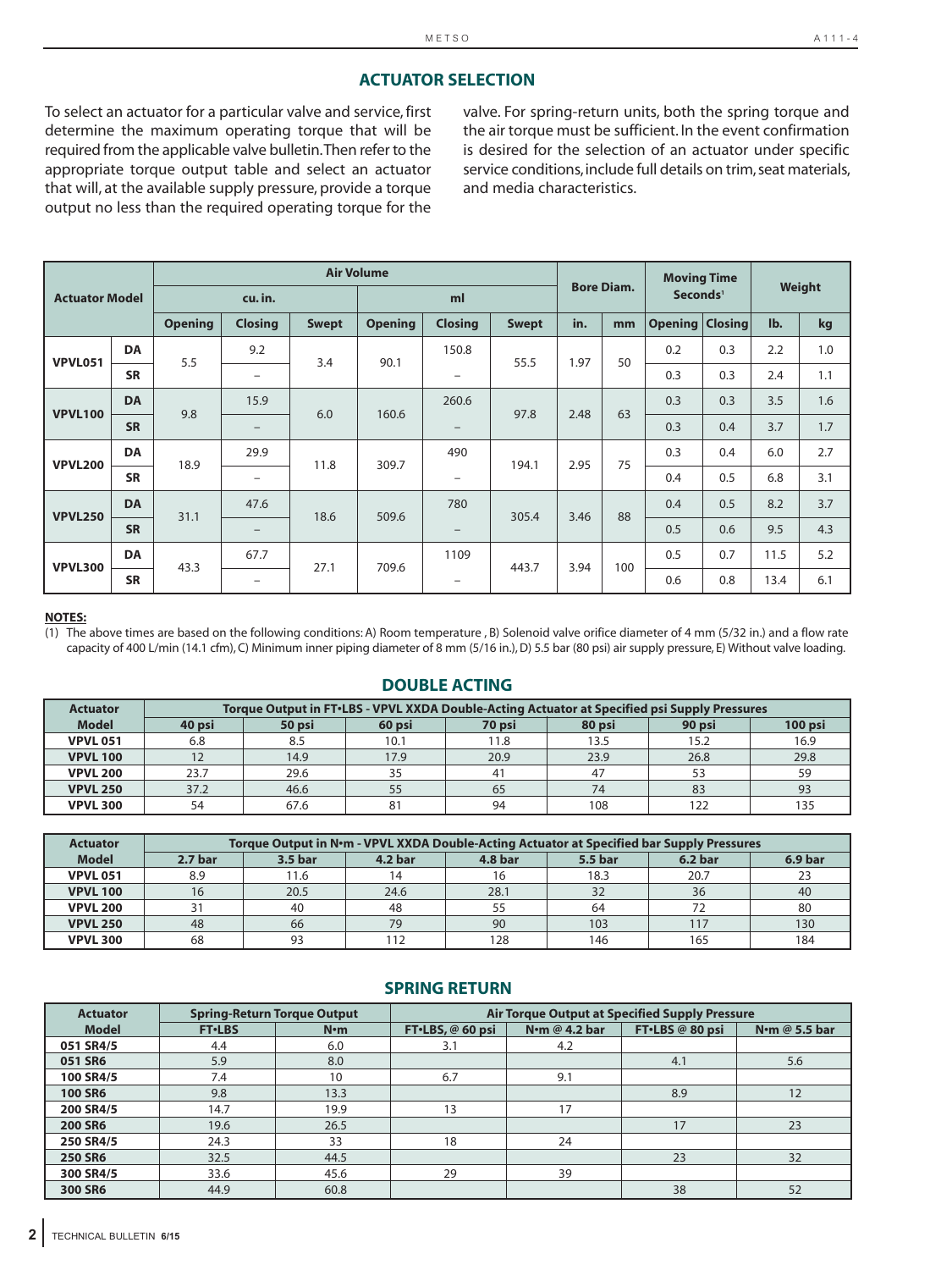

# **BILL OF MATERIALS AND PARTS LIST**

| No.            | <b>Unit Qty</b> | <b>Part Description</b>        | <b>Material</b>        | <b>Specifications</b>  |
|----------------|-----------------|--------------------------------|------------------------|------------------------|
| $\mathbf{1}$   |                 | Octi-Cam (Stop Arrangement)    | <b>Stainless Steel</b> | EN 10088-3             |
| 2              | $\overline{2}$  | <b>Stop Cap Screw</b>          | <b>Stainless Steel</b> | ISO 3506               |
| 3              | $\overline{2}$  | Washer                         | <b>Stainless Steel</b> | ISO 3506               |
| $\overline{4}$ | $\overline{2}$  | Nut (Stop Screw)               | <b>Stainless Steel</b> | ISO 3506               |
| $5*$           | 2               | Bearing (Piston Back)          | Polyphthalamide        | Stanyl TW300           |
| $6*$           | $\mathbf{1}$    | Bearing (Pinion Top)           | Polyetherimide         | Stanyl TW300           |
| $7*$           | 1               | <b>Bearing (Pinion Bottom)</b> | Polyetherimide         | Stanyl TW300           |
| $8*$           | $\overline{2}$  | <b>Thrust Bearing (Pinion)</b> | Polyphthalamide        | Stanyl TW300           |
| 9 <sup>*</sup> | $\overline{2}$  | Plug                           | Nitrile Rubber         | NBR 70Shore A          |
| 10             | $\mathbf{1}$    | Thrust Washer (Pinion)         | <b>Stainless Steel</b> | EN 10088-3             |
| $11*$          | $\overline{2}$  | O-ring (Stop Screw)            | Nitrile Rubber         | NBR 70Shore A          |
| 12             | $\overline{2}$  | <b>Piston Guide</b>            | Polyphthalamide GF     | Amodel AS1145          |
| 13             | 8               | Cap Screw (End Cap)            | <b>Stainless Steel</b> | ISO 3506               |
| $14*$          | $\overline{2}$  | O-ring (End Cap)               | Nitrile Rubber         | NBR 70Shore A          |
| $15*$          | 2               | Bearing (Piston Head)          | Polypthalamide         |                        |
| $16*$          | $\overline{2}$  | O-ring (Piston)                | Nitrile Rubber         | NBR 70Shore A          |
| 17             | min. 9/ max.12  | Spring (Cartridge)             | <b>Alloy Steel</b>     | <b>DIN 17223 Part2</b> |
| 18             |                 | Spring Clip (Pinion)           | X35CrMo17              |                        |
| 19             |                 | Position Indicator             | Polypropylene GF       | Halplen EP30           |
| $20*$          | $\mathbf{1}$    | O-ring (Pinion Bottom)         | Nitrile Rubber         | NBR 70Shore A          |
| $21*$          | 1               | O-ring (Pinion Top)            | Nitrile Rubber         | NBR 70Shore A          |
| 30             | $\overline{2}$  | <b>End Caps</b>                | <b>Stainless Steel</b> | EN 10088-3 / ASTM A351 |
| 39             | 1               | Cap Screw (Indicator)          | <b>Stainless Steel</b> | ISO 3506               |
| 40             | $\overline{2}$  | Pistons                        | Aluminum               | <b>UNI 5075</b>        |
| 44             | 1               | <b>NAMUR Connecting Plate</b>  | <b>Stainless Steel</b> | EN 10088-3             |
| 45             | $\overline{2}$  | Cap Screw (Connection Plate)   | <b>Stainless Steel</b> | <b>ISO 3506</b>        |
| 46             | 1               | O-ring (Port 2)                | Nitrile Rubber         | NBR 70Shore A          |
| 47             | $\mathbf{1}$    | O-ring (Port 4)                | Nitrile Rubber         | NBR 70Shore A          |
| 50             | 1               | Body                           | <b>Stainless Steel</b> | EN 10088-3 / ASTM A182 |
| 60             | $\mathbf{1}$    | <b>Drive Shaft</b>             | <b>Stainless Steel</b> | EN 10088-3 / ASTM A582 |

\* Suggested spare parts for maintenance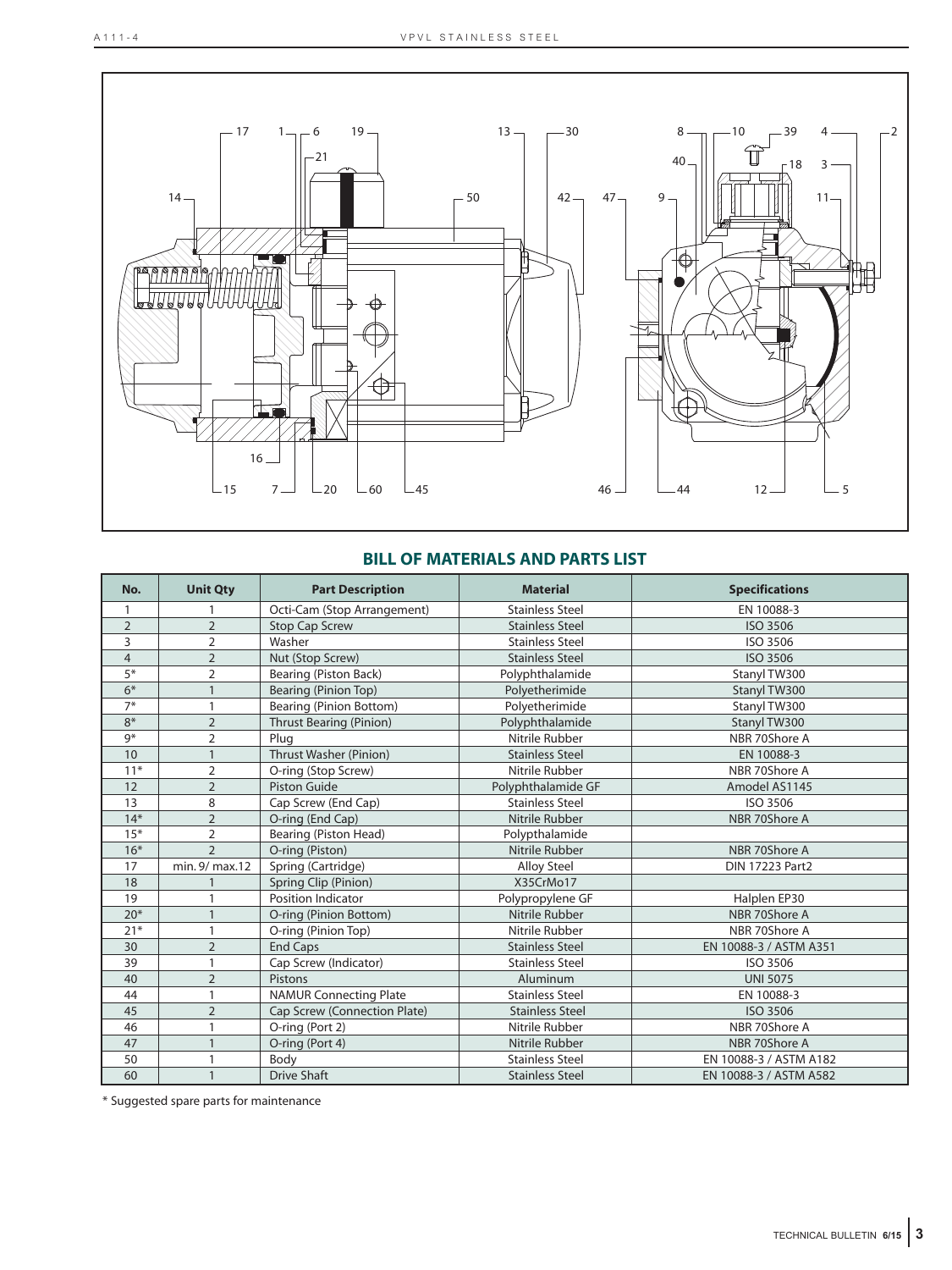# **DIMENSIONS**

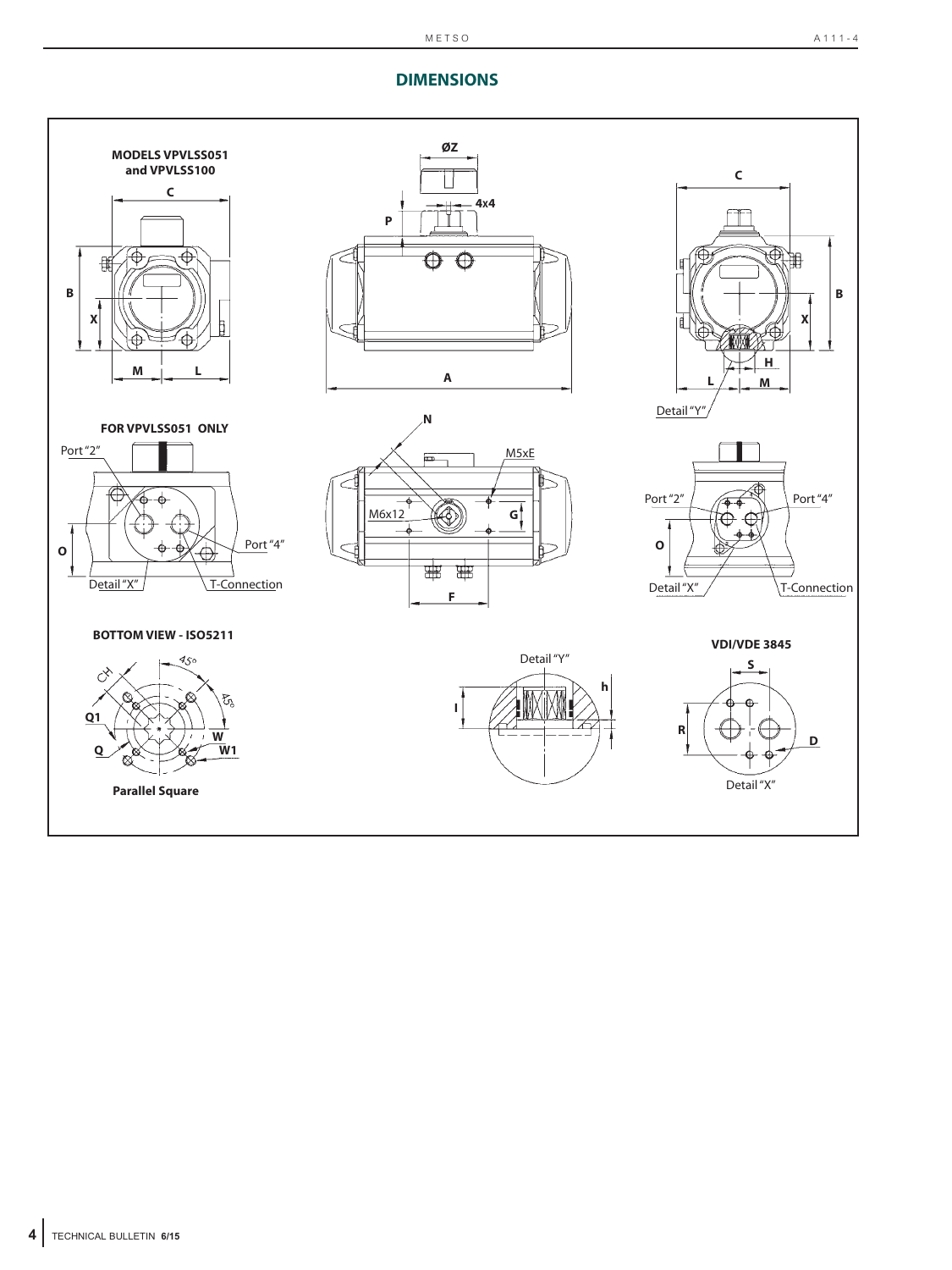|      |   |                                                        |          |   |   |          |                   |         |                               |   |   | Dimensions - inches / lb.                 |                |          |                          |                          |                                                                             |                             |                          |          |                             |      |                                                                           |              |               |
|------|---|--------------------------------------------------------|----------|---|---|----------|-------------------|---------|-------------------------------|---|---|-------------------------------------------|----------------|----------|--------------------------|--------------------------|-----------------------------------------------------------------------------|-----------------------------|--------------------------|----------|-----------------------------|------|---------------------------------------------------------------------------|--------------|---------------|
| Size | ⋖ | $\mathbf{\Omega}$                                      | $\Omega$ | ш | щ | <u>ט</u> | $H \parallel min$ |         |                               | s | z | $\circ$                                   | $\overline{P}$ | $\alpha$ | $\overline{Q}$           | œ                        | INPT W                                                                      |                             | $\overline{\mathbf{w}}$  | $\times$ | <b>ISO</b>                  |      | CH hmin. Z                                                                | Weight       |               |
|      |   |                                                        |          |   |   |          |                   |         |                               |   |   |                                           |                |          |                          |                          |                                                                             |                             |                          |          | Flange                      |      |                                                                           | ð            | $\frac{1}{2}$ |
| 051  |   | 5.55 2.72 2.95 M5x8 0.16 3.15 1.18 0.98                |          |   |   |          |                   | 0.47    |                               |   |   | $1.65$   1.30   0.43   1.38   0.79   1.42 |                |          |                          | $-$   1.26   0.94   1/8" |                                                                             | N <sub>5</sub>              | $\overline{\phantom{a}}$ | 1.36     | F <sub>03</sub>             | 0.43 | $0.02$   1.57                                                             | 5.9          | 6.2           |
| 100  |   | 6.26 3.35 3.39 M5x8 0.31 3.15 1.18 1.38                |          |   |   |          |                   | 0.63    | $1.93$   1.46   0.43          |   |   | $1.69$ 0.79 1.97                          |                |          | $-$   1.26   0.94   1/4" |                          |                                                                             | $\overline{\phantom{0}}$ M6 | $\frac{1}{2}$            | 1.67     | FO <sub>5</sub>             | 0.55 | $\begin{array}{ c c c c c c c } \hline 0.02 & 1.57 \\ \hline \end{array}$ | 84           | 8.8           |
| 200  |   | 8.31 4.02 3.90 M5x8 0.31 3.15 1.18                     |          |   |   |          | 1.38              | $-0.63$ |                               |   |   |                                           |                |          |                          |                          | $2.20$   1.73   0.67   2.01   0.79   1.97   2.76   1.26   0.94   1/4"   M 6 |                             |                          |          | M8 2.01 F05 +F07 0.55       |      | $\begin{bmatrix} 0.06 & 1.57 & 13.6 & 14.5 \end{bmatrix}$                 |              |               |
| 250  |   | 9.76 4.53 4.49 $\lfloor$ M5x8 $\rfloor$ 0.31 3.15 1.18 |          |   |   |          | 1.57              | 0.83    | $.48$   2.01<br>$\ddot{\sim}$ |   |   |                                           |                |          |                          |                          |                                                                             |                             |                          |          | M8 2.26 F05 + F07 0.75      |      | $0.06$   1.57                                                             | $\boxed{20}$ | 21.4          |
| 300  |   | 10.55   5.00   5.04   M5x8   0.31   3.15   1.18   2.17 |          |   |   |          |                   | 0.83    | 80 2.28<br>$\sim$             |   |   |                                           |                |          |                          |                          |                                                                             |                             |                          |          | $ $ M10 2.50 F07 + F10 0.75 |      | $0.06$   1.57                                                             | 26.2         | 28.7          |
|      |   |                                                        |          |   |   |          |                   |         |                               |   |   |                                           |                |          |                          |                          |                                                                             |                             |                          |          |                             |      |                                                                           |              |               |
|      |   |                                                        |          |   |   |          |                   |         |                               |   |   |                                           |                |          |                          |                          |                                                                             |                             |                          |          |                             |      |                                                                           |              |               |

|                      | Weight                                                                                       | SR             | 2.8              | 4.0                                                     | 6.6                         | 9.7                        |                                           |
|----------------------|----------------------------------------------------------------------------------------------|----------------|------------------|---------------------------------------------------------|-----------------------------|----------------------------|-------------------------------------------|
|                      |                                                                                              | $\overline{a}$ | 2.7              | $\begin{array}{ c c } \hline 3.8 \\ \hline \end{array}$ | 6.2                         | 9.1                        |                                           |
|                      |                                                                                              |                | 140              |                                                         | $\frac{40}{1}$              | $\frac{40}{1}$             |                                           |
|                      | CH h min. Z                                                                                  |                | $-0.5$           | $-0.5$                                                  | 1.5                         | $(1.5)^{-1}$               | $1.5$   40   11.9   13.0                  |
|                      |                                                                                              |                | $\frac{1}{2}$    | $\frac{4}{3}$                                           |                             |                            |                                           |
|                      | <b>SO</b>                                                                                    | Flange         | F <sub>03</sub>  | F <sub>05</sub>                                         | 51   FO5 +FO7   14          | M8   57.5   FO5 + FO7   19 | $1/4"$   M8   M10   63.5   F07 + F10   19 |
|                      |                                                                                              |                | 34.5             | 42.5                                                    |                             |                            |                                           |
|                      |                                                                                              |                | $\overline{1}$   | $\frac{1}{2}$                                           | MS                          |                            |                                           |
|                      |                                                                                              |                | IN <sub>5</sub>  | M6                                                      | $\overline{\phantom{1}}$ M6 | M6                         |                                           |
|                      | $Q \mid Q1 \mid R \mid S \mid TNP \mid W \mid W \mid X$                                      |                | 1/8''            | 1/4''                                                   | 1/4"                        | 1/4''                      |                                           |
|                      |                                                                                              |                | $\frac{1}{24}$   | $\frac{1}{24}$                                          | $\frac{1}{24}$              | $\frac{1}{24}$             | $\frac{1}{24}$                            |
|                      |                                                                                              |                | $\frac{32}{ }$   | $\frac{1}{32}$                                          | $\frac{32}{2}$              | $\frac{1}{32}$             | $-132$                                    |
|                      |                                                                                              |                | $\overline{1}$   | $\frac{1}{2}$                                           | $\overline{70}$             | $\overline{70}$            |                                           |
|                      |                                                                                              |                | 36               | $\frac{50}{50}$                                         | 50                          | 50                         |                                           |
| Dimensions - mm / kg | $\overline{\phantom{a}}$                                                                     |                | 20               | $\overline{\phantom{0}20}$                              | $\overline{20}$             | $\frac{1}{20}$             | $20$ 70 102                               |
|                      | $\overline{\phantom{0}}$                                                                     |                | 35               | 11   43                                                 | 51                          | 58                         | 17 64                                     |
|                      | $\begin{array}{c c c c c} \n\hline\n\text{L} & \text{M} & \text{N} & \text{I} \n\end{array}$ |                | $\frac{1}{1}$    |                                                         | $\frac{1}{2}$               | $\vert$ 17                 |                                           |
|                      |                                                                                              |                | $\frac{33}{2}$   | 37                                                      | $\frac{44}{1}$              | $\overline{51}$            | 71 58                                     |
|                      |                                                                                              |                | 42               | 49                                                      | 56                          | 63                         |                                           |
|                      | $H$   min.                                                                                   |                | $\overline{12}$  | $\frac{6}{2}$                                           | $\frac{6}{1}$               | $\overline{21}$            | $\overline{2}$                            |
|                      |                                                                                              |                | 25               | 35                                                      | 35                          | $\overline{a}$             | 55                                        |
|                      | —<br>ت                                                                                       |                | $\overline{30}$  | $\overline{30}$                                         | 30 <sub>o</sub>             | $\overline{30}$            | $\overline{30}$                           |
|                      | u.                                                                                           |                | 80               | 80                                                      | 80                          | 80                         | 80                                        |
|                      | w                                                                                            |                | $\overline{a}$   | $\infty$                                                | $\infty$                    | $\infty$                   | $\frac{1}{1}$ 8                           |
|                      |                                                                                              |                | M <sub>5x8</sub> | MSx8                                                    | MSx8                        | MSx8                       | MSx8                                      |
|                      | Ù                                                                                            |                | 75               | 86                                                      | 99                          | 115   114                  |                                           |
|                      | œ                                                                                            |                | 69               | 85                                                      | 102                         |                            | 268   127   128                           |
|                      | ⋖                                                                                            |                | 141              | 159                                                     | 211                         | 248                        |                                           |
|                      | Size                                                                                         |                | 051              | 100                                                     | 200                         | 250                        | 300                                       |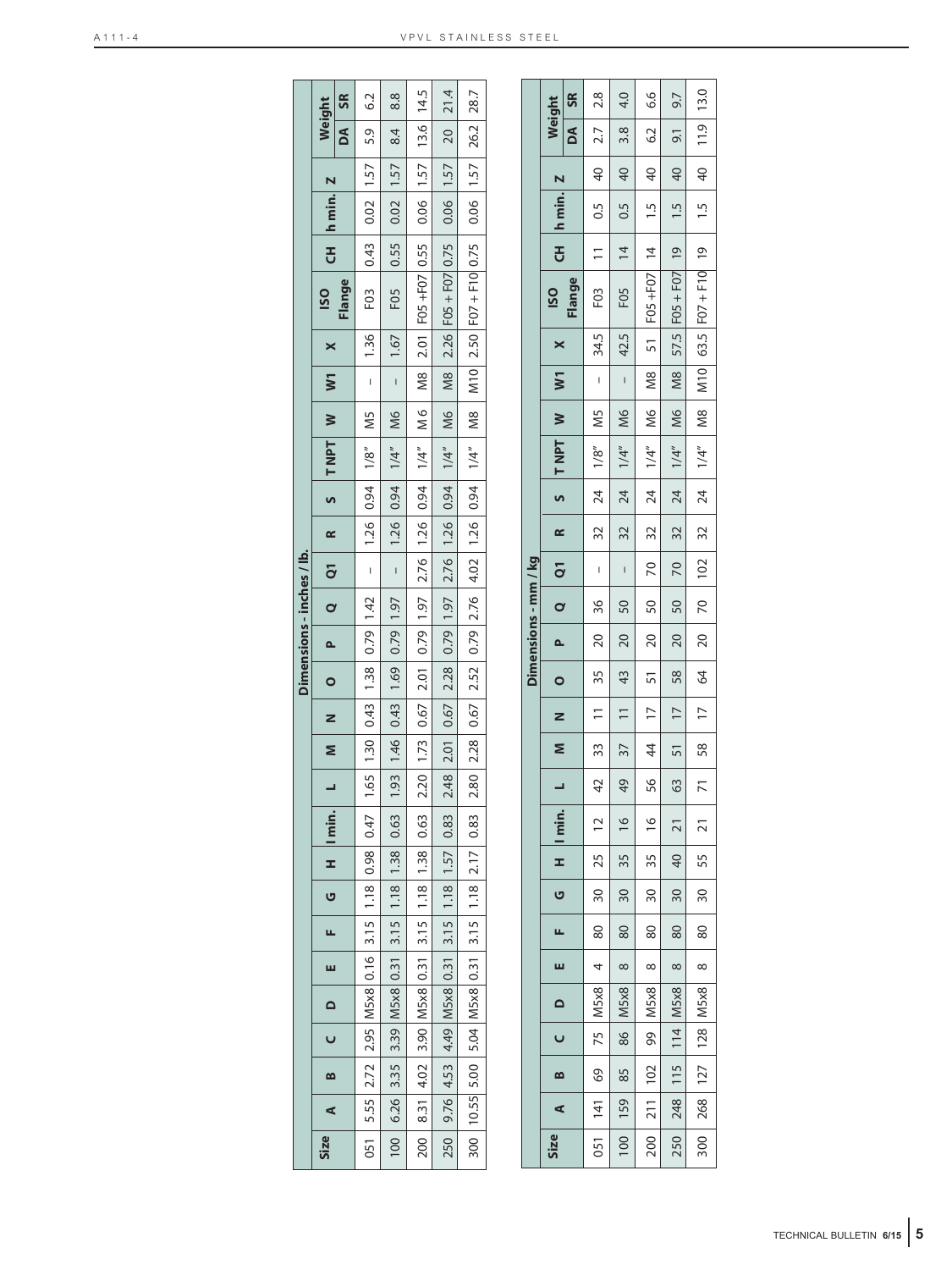# **OPTIONS**

# **100% Adjustable Travel Stop**

To limit the rotation on the stroke beyond the standard VPVL actuator, a stainless steel 100%-adjustable travel stop option can be added. The stops, located in the end caps, allow the valve position to be set anywhere between full closed and full open. This option limits travel of only the counter-clockwise stroke for standard double-acting and spring-closed units. The 100% Adjustable Stop option is specified in the actuator ordering code.

|                 |      | 100% Travel Stop Lengths |      |       |
|-----------------|------|--------------------------|------|-------|
| <b>Actuator</b> |      | L Min                    |      | L Max |
|                 | inch | mm                       | inch | mm    |
| VPVL051         | 6.2  | 158                      | 7.3  | 186   |
| <b>VPVL100</b>  | 7.2  | 184                      | 8.5  | 216   |
| VPVL200         | 9.5  | 242                      | 11.3 | 286   |
| <b>VPVL250</b>  | 11.0 | 280                      | 13.0 | 330   |
| VPVL300         | 11.9 | 303                      | 14.1 | 359   |

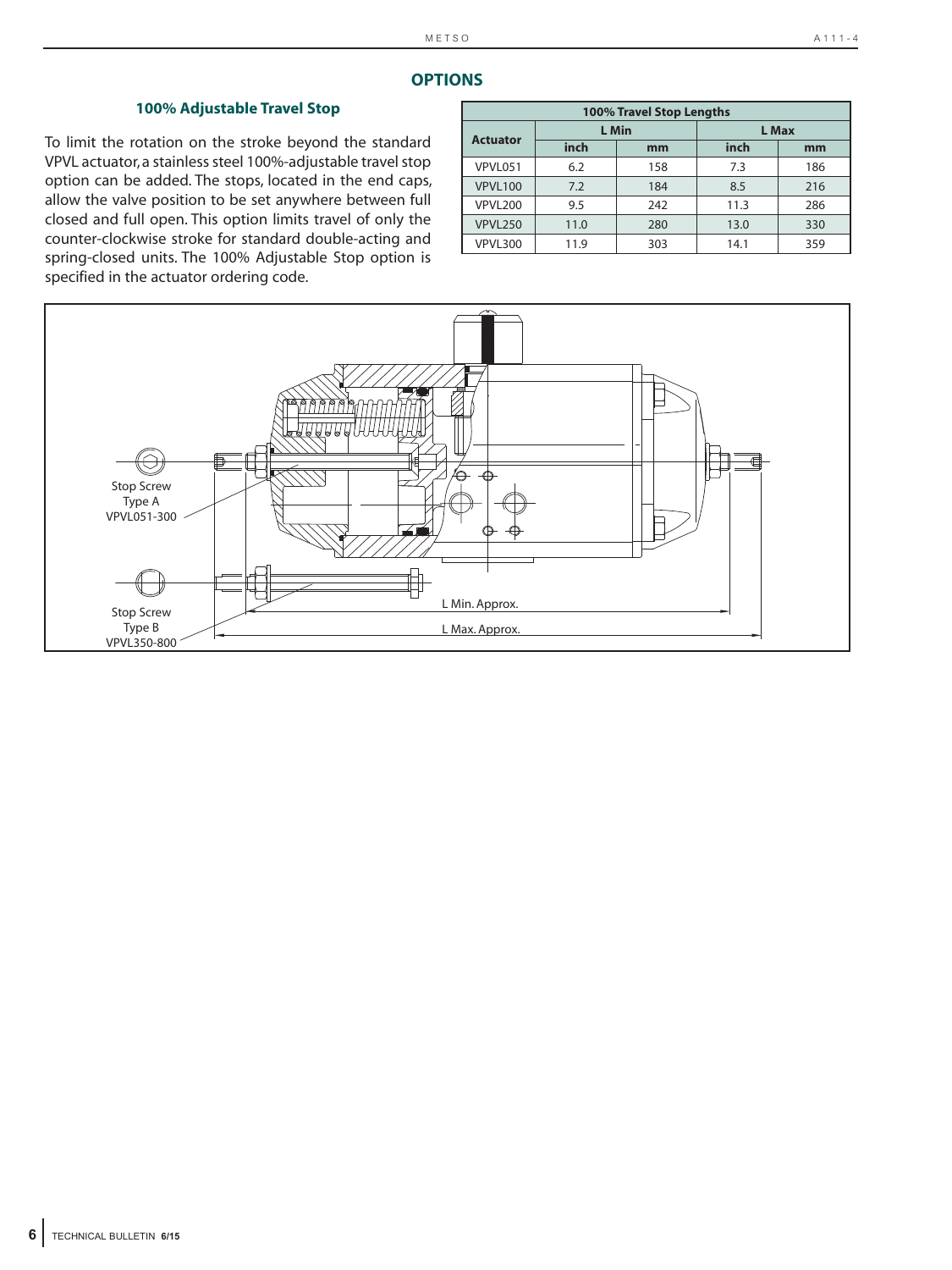# **Declutchable Manual Override**

A side-declutchable manual override is available for VPVL actuators. It consists of a manual gear actuator mounted between the actuator and the valve. The device is normally disengaged from the shaft. Upon engagement of the override clutch, overriding the actuator is done with ease, aided by the high-reduction ratio of the manual gear unit.



**DIMENSIONS**



| <b>VPVL Actuator</b>       | <b>Declutchable</b>    |      |      |      |      | <b>Approximate Dimensions - Inches</b> |     |      |      |      |                           |
|----------------------------|------------------------|------|------|------|------|----------------------------------------|-----|------|------|------|---------------------------|
| <b>Model</b><br>(DA or SR) | <b>Override</b><br>Kit |      |      |      |      |                                        |     |      |      |      | Approx.<br>Weight<br>lbs. |
| VPVL250 and VPVL300        | DO-1                   | 5.75 | 6.89 | 5.61 | 2.36 | 4.53                                   | .44 | 8.94 | 7.87 | 0.47 | つつ<br>∠∠                  |

\* The VPVL700 DA unit may be used if the air pressure required to produce the needed output torque is lower than 95 psi.

| <b>VPVL Actuator</b>       | Declutchable           |     |     |    |    |     | <b>Approximate Dimensions - mm</b> |     |     |                           |
|----------------------------|------------------------|-----|-----|----|----|-----|------------------------------------|-----|-----|---------------------------|
| <b>Model</b><br>(DA or SR) | <b>Override</b><br>Kit |     |     |    |    |     |                                    |     |     | Approx.<br>Weight<br>kgs. |
| VPVL250 and VPVL300        | $DO-1$                 | 146 | 175 | 42 | 60 | 115 | 27                                 | 227 | 200 |                           |

\* The VPVL700 DA unit may be used if the air pressure required to produce the needed output torque is lower than 6.5 bar.